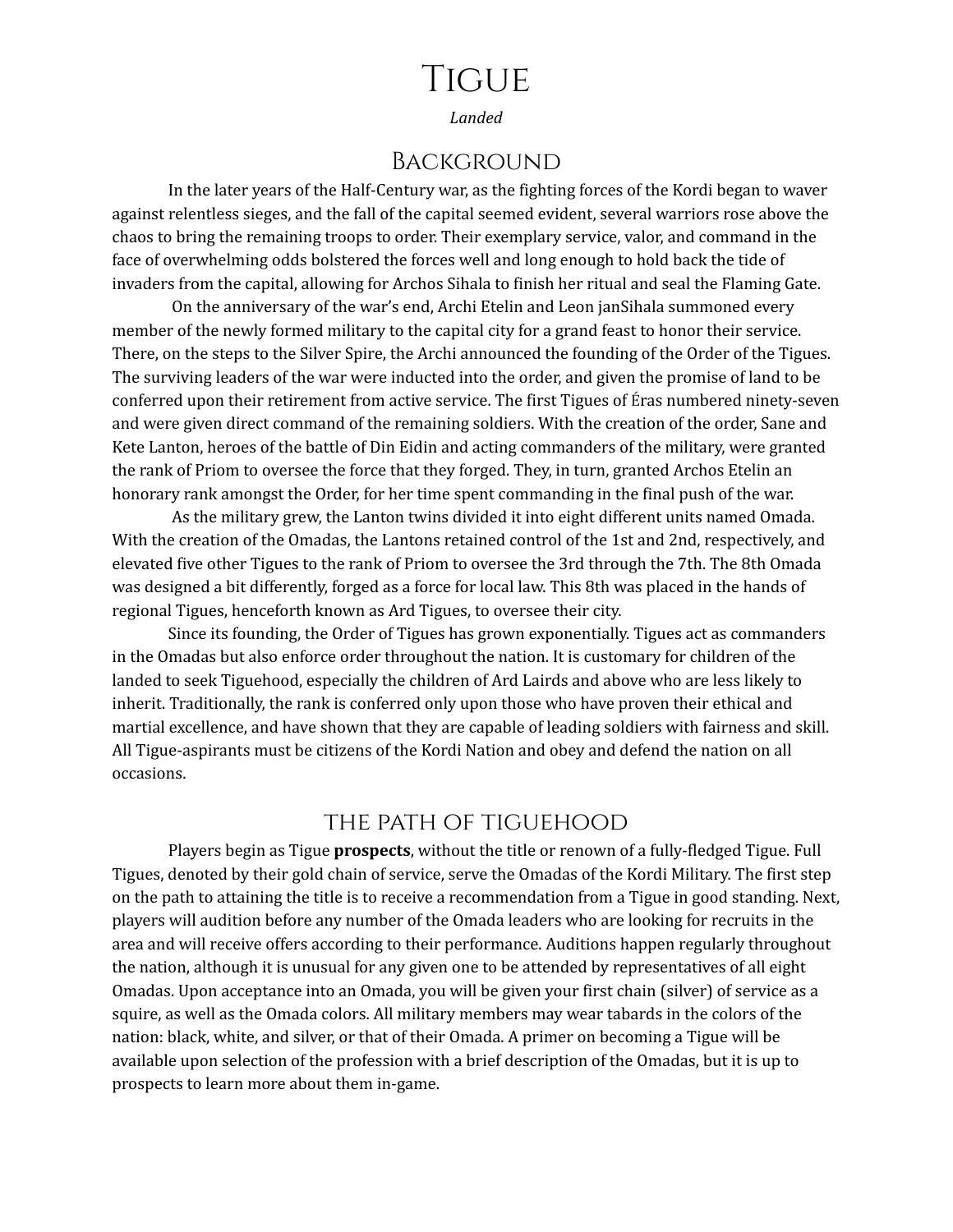# Progression

| <b>Level</b>               | Requirement                                                              | <b>Time</b>                                          | <b>In-game Benefits</b>         |
|----------------------------|--------------------------------------------------------------------------|------------------------------------------------------|---------------------------------|
| Prospect                   | Receive approval from a current Tigue to                                 | +2 events                                            | 1.5 silver stipend              |
|                            | participate in the annual tryout.                                        |                                                      | Skill: Martial Training         |
| Squire                     | Join an Omada through tryouts and learn<br>the <i>Preparation</i> skill. | $+2$ events                                          | 3 silver stipend                |
|                            |                                                                          |                                                      | Skill: Barracks Talk,           |
|                            |                                                                          |                                                      | Preparation                     |
|                            |                                                                          |                                                      | Access to assignments and a     |
|                            |                                                                          |                                                      | Tigue mentor                    |
| Tigue                      | Select specialty and learn 1 of the codes                                | $+2$ events                                          | 4 silver stipend                |
|                            | from the Code of the Tigue.                                              |                                                      | Skill: Code of the Tigue        |
| Tigue<br><b>Specialist</b> |                                                                          | 5 silver stipend<br>Access to exclusive assignments. |                                 |
|                            |                                                                          |                                                      |                                 |
|                            |                                                                          |                                                      | Ability to learn a second code. |

*Note: Your stipend will be included in your character bag at check-in for each event.*

#### skills

**Martial Training (0)** You may unlock for free one of the following: Florentine, Buckler, or Two-Weapon, **or** unlock the Shield skill if all prerequisites are satisfied.

**Barracks Talk (0)** Replace 1-2 of your normal event rumors with military-centric rumors. This may include talk of other Omada movements, plans from the capital, and information about other major members of the military.

**Preparation (2):** Through preparation, a Tigue is able to ready themselves for the battles to come. Prior to the start of the event select one of the four focuses to prepare for. Once per day, you may resist a single starting skill from your selected focus.

## code of the Tigue

All Tigues follow the code of conduct as determined and set to paper by the first Tigues of Eras, and their Prioms, Sane and Kete Lanton, in the 2nd year following the Half-Century War.

**One**. Always honor and uphold the laws and command of the Kordi Nation and its rulers. We act against wickedness or treason and will die before betraying our country, our principles, or our sworn duty. We exist to protect the nation and do so under the guidance of our superiors. Obey all orders without hesitation, so long as they are not to disgrace.

**Two**. We are champions for all the weak and defenseless, for as we exist to protect our nation, we, in turn, must protect the people within it, and fight on their behalf. Beyond our duties as warriors, we are guardians and must grant them succor in their need, and treat all with respect, regardless of status. If they should require our time, be generous, and offer to help and assist. No task is below us, for all honest work is good and brings strength to the people.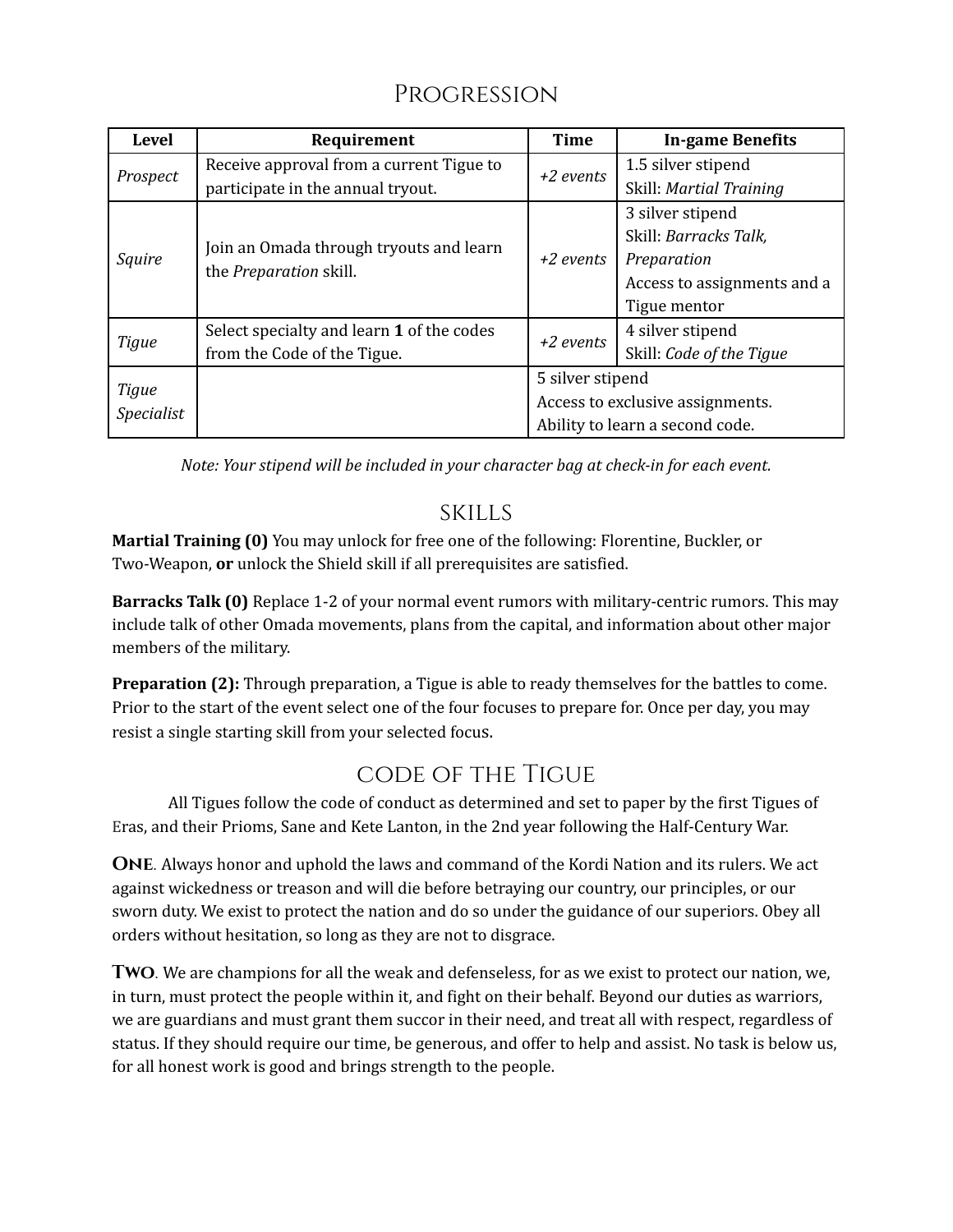**Three.** Always strive to remain ready and prepared for whatever trials may lie ahead, and enable and assist others in doing the same. Our strength lies not in our martial prowess, but in mental preparation and anticipation of what may come. Enter each and every situation with proper care given to assessment and preparation for the engagement, as those who abandon these steps are but a liability to those around them, and to the nation as a whole.

**four.** As Tigues, we are as brothers and sisters, and to harm one's brother or sister is among the worst crimes one could commit. We shall speak well of, and to our fellow Tigues, and soldiers, for they will be like shields at our backs, and lift us should we fall. Exercise patience and tolerance when working with others; respect their opinions, and never require them to adopt our own.

**Five.** We must endeavor to fulfill any enterprise that we begin, be it the commandment of our nation, or an accepted quest from the people. Show courage in the face of adversity, but let it not blind good judgment and wisdom. We shall seek to find a solution, for commitment to our work is to be stronger than fear of pain or hardship.

**six.** Only through an honorable life and service shall we find eternal reward. The Gods may raise or destroy nations at their whim, their power over our lives, and those of all mortals is to always be respected. We must never lose sight of the eventuality that we, like all mortals, shall die, and must face this fact with grace and acceptance, whenever the time shall come. We make offerings and pleas as we will, but mindfully, and asking for no more than which has been rightly earned.

**Seven.** Act only in ways that bring honor, for we represent our nation in all that we do. Offer understanding and an open mind to that which seems strange, accept ill-mannered behavior with grace, and strive to honor all social customs. Consider the feelings of others, speak tactfully and mindfully, do the utmost to not cause wanton offense, recalling that any and all actions reflect back upon the face of the nation and the military as a whole. Speak kindly to all countrymen and neighbors, for without them, there is no service.

**eight.** Always show mercy to an adversary who has asked for such after the respectful surrender. Opponents who fight honorably are due respect, and we will not engage in the wanton slaughter or torture of those who would show us the same regard. We hold each other to this standard, and respect the judgment of our fellows.

## Code-Associated Skills *Note: All code-related skills cost 2 CP.*

**Servant of the Liege** Once per event, when following the direct orders of a superior or liege, attach an Unstoppable tag to 1 call of your choice.

**Champion of the Weak** Once per event, in defense of someone who is unarmed and clearly unable to defend themselves, intercept and resist any 1 call that would affect that person by sacrificing 2 vitality and taking the effects of an Unstoppable Pain.